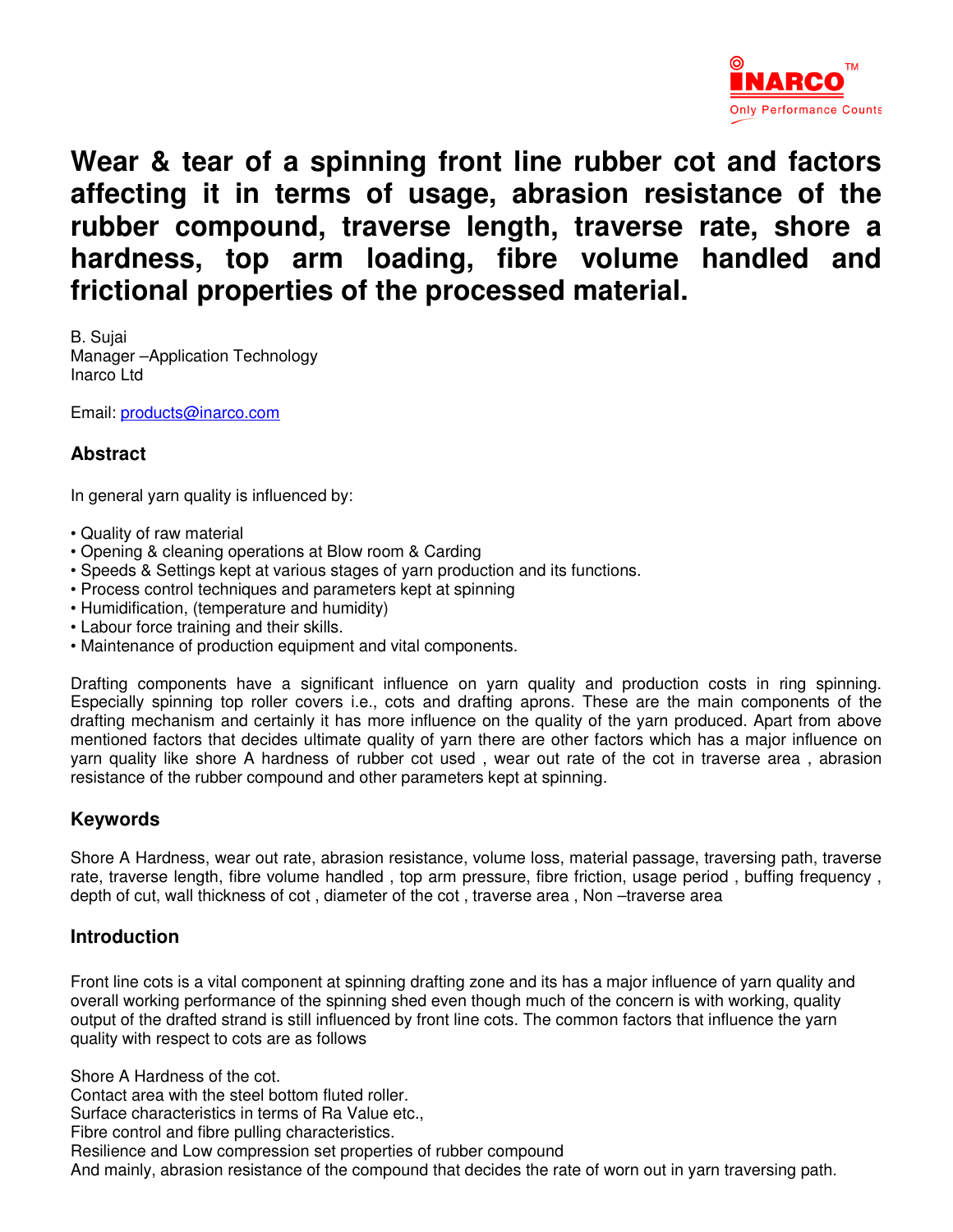

In this article we will discuss the wear & tear of a spinning front like cot based on its abrasion resistance value and all other factors that influence the wear out rate or volume loss of rubber cot under continuous operation.



## **Theory**

A Spinning front line cot is made out of Synthetic Carboxylated Nitrile Butadiene Rubber and has the following advantages like better tensile properties, higher continuous service temperature, Very good hardness/density balance, Good abrasion resistance, Compression set - points to a higher cross linking ratio, Good Tear resistance . In spite of these good physical & chemical properties a rubber cot is constantly abrade by passing fibre mass at high velocities. The cot will run under a specific mechanical load (Either by means of pneumatic or spring load) and friction between fibres and rubber surface will slowly abrade the surface.

In a typical 3/3 – Double apron drafting system while drafting the feed material (roving) to Yarn , two types of physical forces are involved in order to hold , grip and draft the material particularly at Front zone I.e. Between Apron nip to Front Cot nip. One is Fibre pulling Force F PULL offered by the front cot at the nip point with Steel fluted bottom roller and other id Fibre Gripping Force F GRIP

Offered by the top and bottom aprons nip point These two forces are highly responsible to achieve better yarn quality, to introduce minimum drafting related faults in delivered yarn, to control the floating fibres mass, etc. At the same time these forces also responsible for wear & tear of drafting aprons and front line cots. Since if apron pair offers more grip on fibre strand then front line cot should pull that strand even at higher force that increases the wear out of cot.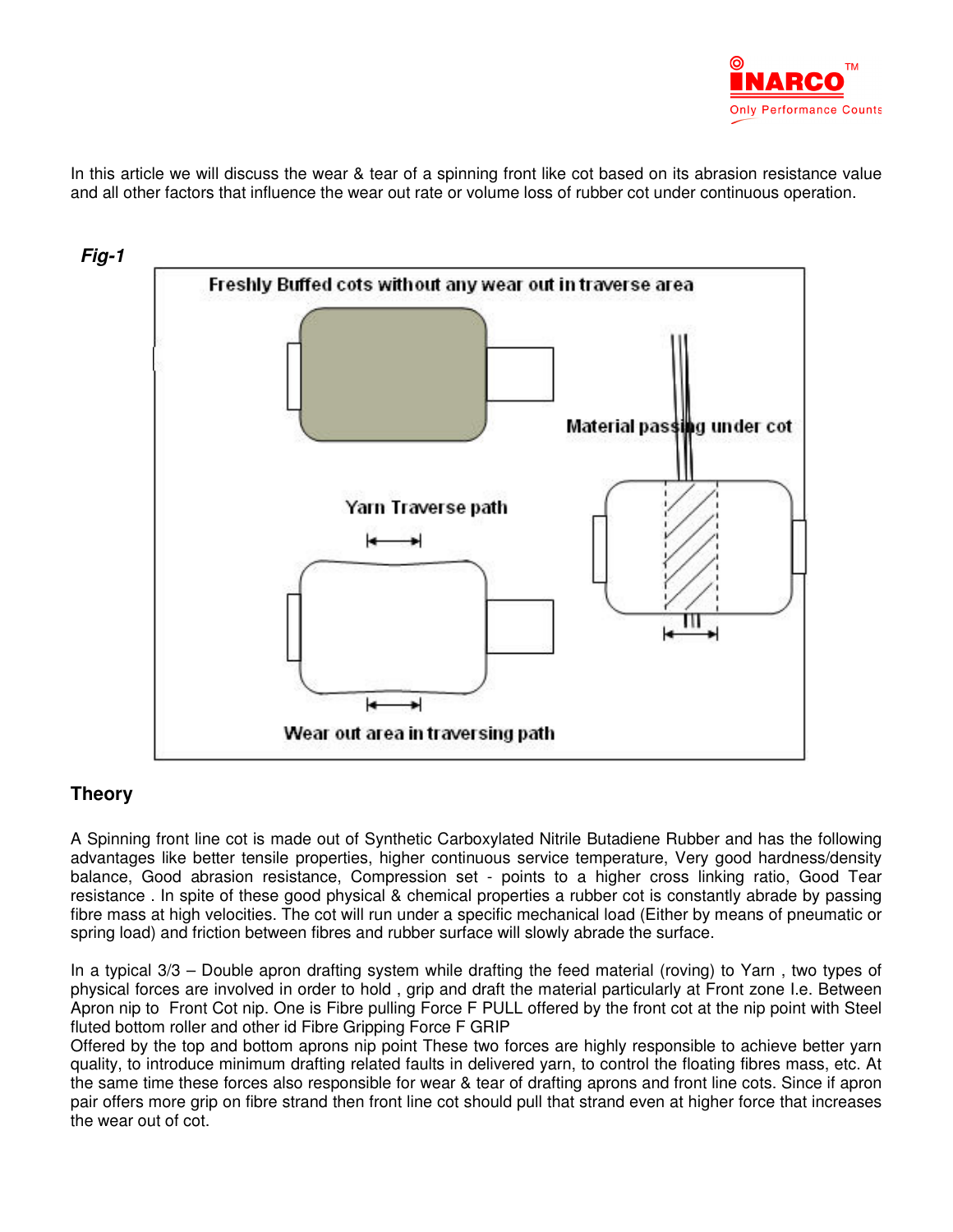



To avoid quick wear & tear of the cot, to prevent groove or Channel formation on the cots working surface, Roving Traverse Mechanism is provided. These traverse mechanism is provided in the machine so that at least one third of the width of the drafting components is utilized .Having optimum width of the roving traverse is not just enough, the mechanism should function properly and should have minimum dwelling time.



Apart from traverse length, the other factors that greatly influence the wear out rate of rubber cots are

- I. Shore A Hardness of the cot used.
- II. Abrasion resistance of the rubber compound Volume Loss /  $mm<sup>3</sup>$
- III. Surface velocity of the cot or Delivery rate in mm / sec
- IV. Load acted upon the cot In Kgs.
- V. No of fibres passing under the cot per sec
- VI. Frictional properties of the fibre processed.
- VII. Traverse length kept in mm.
- VIII. Traverse rate in mm/sec.
- IX. Usage period of the cots in sec.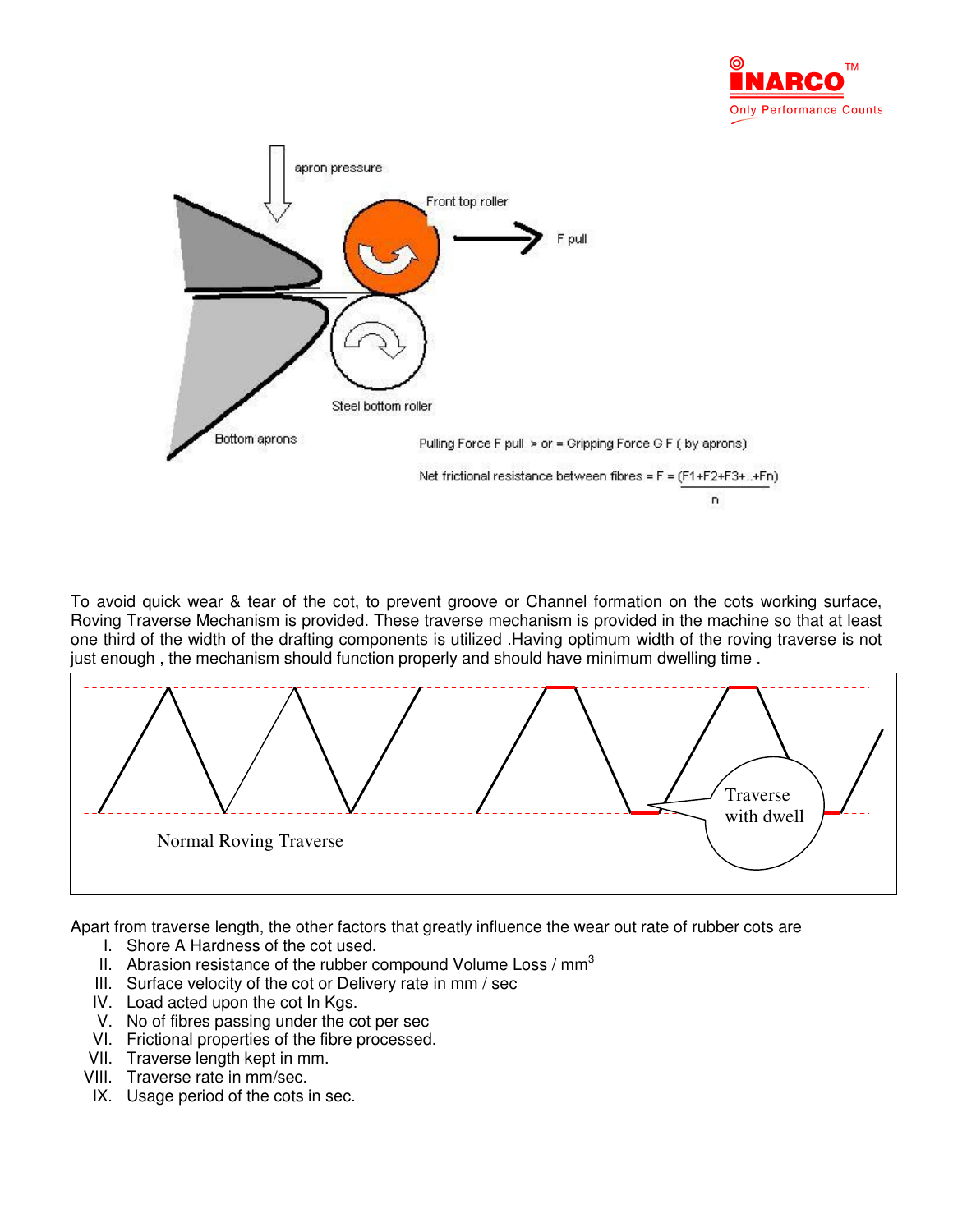

Volume Loss in  $mm<sup>3</sup>$  of the cot can be calculated by the below given formula

If Mean Ø of cot in Non –Traverse area of a cot =  $\emptyset$  NON TRAVERSE Wall thickness of the cot in Non –Traverse area =  $WT_{NON}$  Traverse<br>Traverse length kept in mm =  $T_{NOM}$  = T Traverse length kept in mm  $= T_{LENGH}$ <br>Mean Ø of cot in Traverse area of a cot  $= \emptyset$ <sub>TRAVERSE</sub> Mean Ø of cot in Traverse area of a cot  $= \emptyset$ <sub>TRA</sub><br>Wall thickness of the cot in Traverse area  $= W T_{\text{TAVERSE}}$ Wall thickness of the cot in Traverse area

Then,

Vol. Loss in mm<sup>3</sup> = 3.14 x T LENGH (Ø NON TRAVERSE x WT NON TRAVERSE - Ø TRAVERSE x WT TRAVERSE)..1

| For e.g., If | $\varnothing$ NON TRAVERSE = 30 mm |             |              |
|--------------|------------------------------------|-------------|--------------|
|              | <b>WT</b> non traverse             |             | $= 5.5$ mm   |
|              | T <sub>LENGH</sub>                 |             | $= 8$ mm     |
|              | $\emptyset$ Traverse               |             | $= 29.90$ mm |
|              | <b>WT</b> TRAVERSE                 | $= 5.45$ mm |              |

 $= 3.14 \times 8 (30 \times 5.5 - 29.9 \times 5.45)$  $= 50.26$  mm<sup>3</sup>

% of wear out on traverse area can be given as follows

% of wear out =  $(\emptyset$  NON TRAVERSE -  $\emptyset$  TRAVERSE) /  $\emptyset$  NON TRAVERSE  $\times$  100 ....2

 $= (30.00 - 29.90) / 30.00 \times 100$  $= 0.33\%$ 

Mathematically, Volume loss in mm<sup>3</sup> $\sigma$  1/ Shore A hardness of the cot

- σ 1 / Abrasion resistance or Vol.loss in mm<sup>3</sup> = **AR**
	- σ 1 / Traverse Length kept in mm = **T**
	- σ No of fibres passing / sec = **N**
	- σ Top arm load acted upon the cot in Kgs = **L**
		- σ 1 / Traverse rate in mm/sec = **TR**
		- σ Usage period in sec = **U**
	- σ Delivery rate in mm/sec = **D**

No of fibres passing / sec = Dely rate of cot in Mts / Min X 1.09 X 10 $^8$ 60 X 840 X Count spun in Ne x 2.2045 x Fibre Mic

# Volume loss in mm<sup>3</sup> = k.  $\qquad 0 \times 0 \times N \times L$ During working Shore A x AR x TR x T.3

**K is a constant that depends upon the frictional properties of the fibre used and the value Ranges from 2.5 x 10-9 to 3.0 x 10-9**